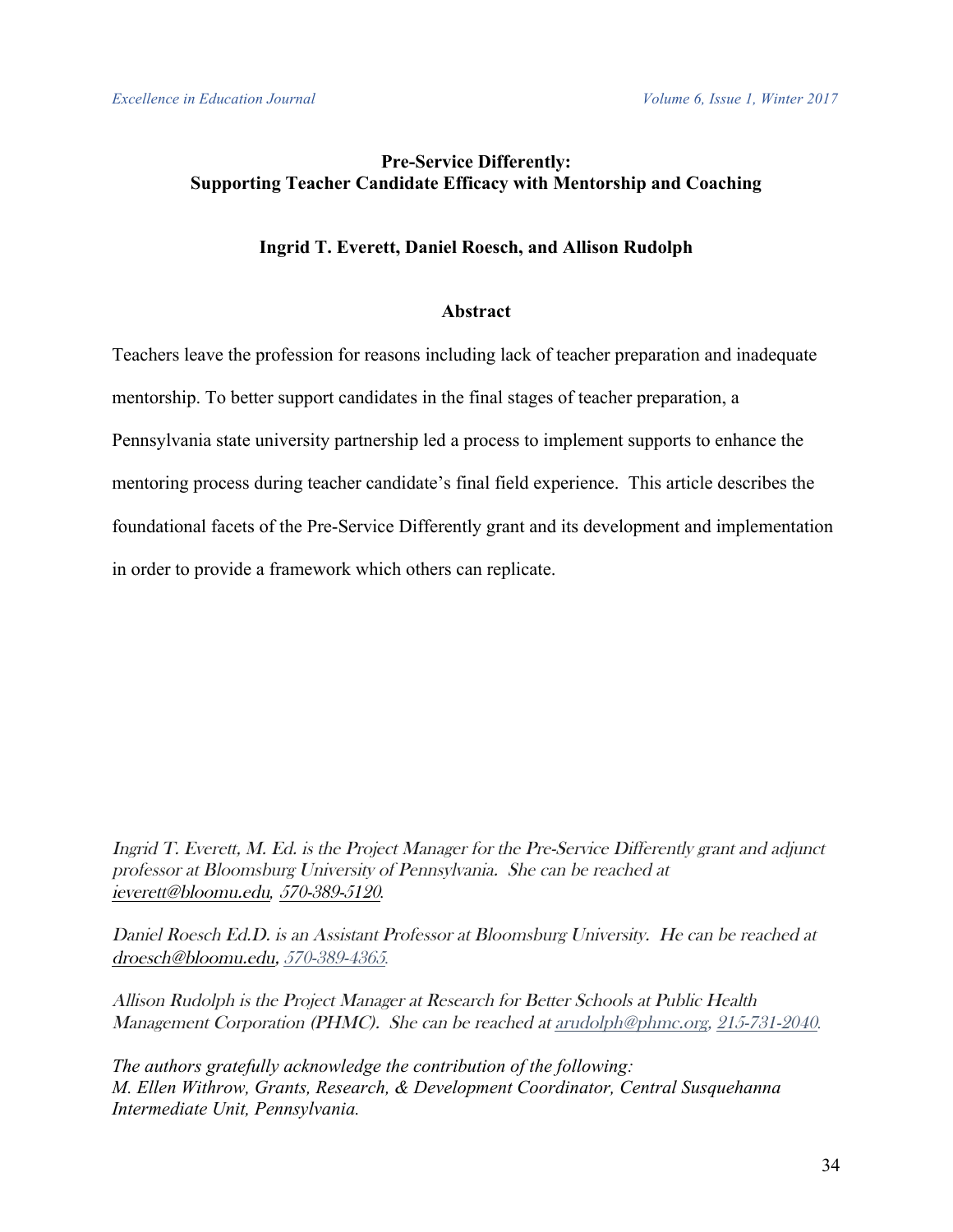#### **Introduction**

Pre-Service Differently (PSD) is a three-year post-secondary grant awarded in 2013 to a state university in Pennsylvania to enhance field experiences for pre-service teachers. The overarching goal of this initiative was to provide preservice and in-service teachers with the skills necessary to increase student achievement in English Language Arts and Mathematics. PSD partners collaborated to enhance pre-service teachers' traditional culminating field experience by 1) centralizing and mining assessments completed by stakeholders in pre-service teacher preparation programs in an online database, 2) updating the university's pre-service education coursework to improve students' preparedness to teach, 3) linking resources for pre-service teachers that address deficiencies outlined on certification assessment indicators, and 4) providing in-service teachers with professional development to increase their knowledge of best practices in education.

The PSD grant continued to evolve across its three-year duration. Just as effective teachers must be lifelong learners to meet the needs of their students, each educational initiative must respond to the changing needs of its many participants. Such growth was reflected in a number of ways. Differing professional development needs were addressed, including diversity pedagogy at participant request. Having a more flexible catalog of professional development offerings, which extended to include mostly virtual coaching, was a response to participant need for variation in program delivery as well as the expanded geographical reach of resources. Although Figure 2 reflects the intended focus of grant outcomes being the teacher candidate, the key role played by both cooperating teacher and principal must be recognized as fulfilling a central role. School district superintendents provided the critical access needed to engage educators in the grant and university supervisors formed ongoing connections with both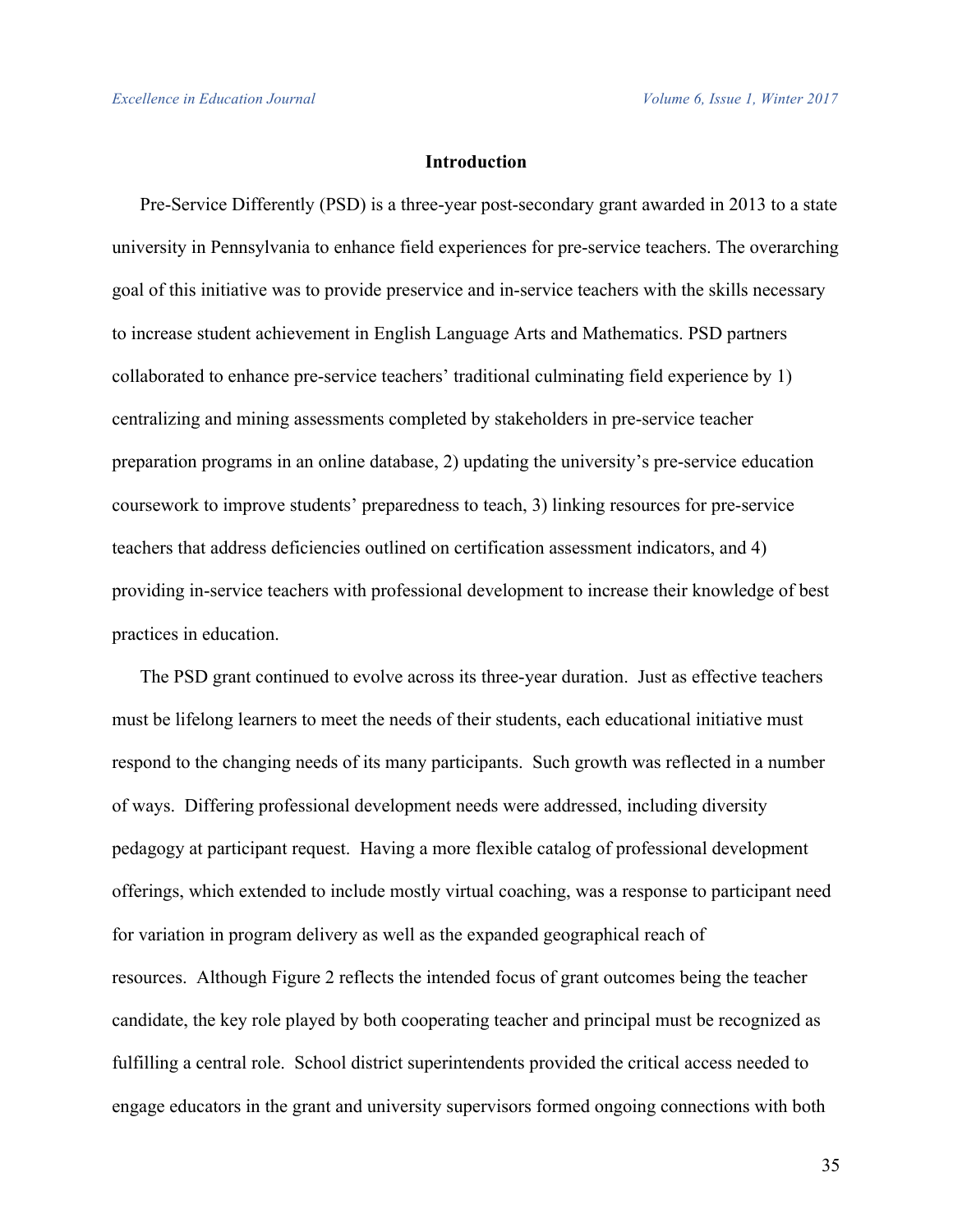teacher candidates and school districts. These relationships provided up to date, research based examples being shared in the practical setting whilst bringing feedback from the field to inform the university setting.

## **Background: Traditional Field Experiences**

Providing culminating opportunities for theory to be put into practice in teacher preparation programs has long been acknowledged as significant in the development of effective new teachers (Council for the Accreditation of Educator Preparation (CAEP), 2015; Darling-Hammond, 2000; Levine, 2006; NCATE, 2010). Such practical field experiences allow teacher candidates to act upon formative feedback and on-going reflection to inform their practice (CAEP, 2015), whilst simultaneously reinforcing their classroom management skills under the tutelage of a more experienced mentor teacher (Darling-Hammond & Bransford, 2007). On the surface, teacher preparation and licensure programs appear to be systematically designed to fulfill the demand for highly qualified teachers throughout our nation's schools; however, field experiences have been criticized for producing ill-prepared new educators (Davis, 2015; Ingersoll, 2012; Levine, 2006). Indeed, it has been implied that the inadequacy of field placements may contribute to new teacher attrition rates of up to 50 percent within the first 5 years of teaching (Davis, 2015; Ingersoll, 2012).

Twenty years ago, Konanc (1996) provided evidence which suggested that a high rate of teacher turnover makes it more difficult to place qualified teachers in every classroom. Teacher retention remains a pressing issue, especially because the trend impacts the neediest students (Ingersoll & Strong, 2011). Teachers leave the profession because of low salaries and poor working conditions (National Council for Accreditation of Teacher Education (NCATE), 2010).

In participating PSD institutions of higher education (IHEs), teacher candidate practical experiences permeate pre-service teacher education. Education courses imbed a classroom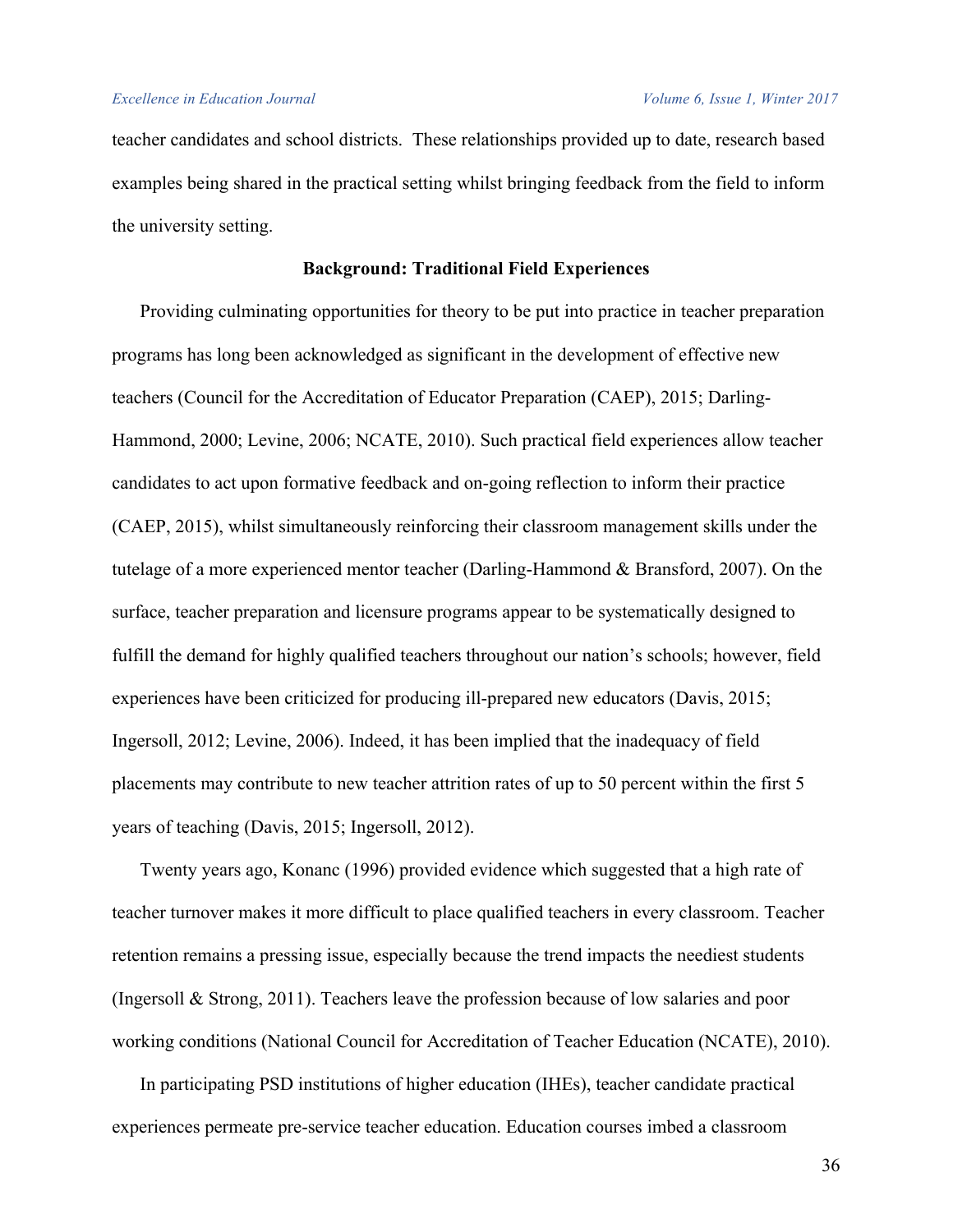observation component that includes reflecting on the experience and connecting findings to pedagogical theory. Formal clinical experiences typically take place for the duration of the teacher candidate's final semester in local school districts. Teacher candidates may be assigned to two different 8-week placements or one full 16-week placement dependent upon the student's area of certification and logistical need. Whenever possible, pre-service teachers would complete prior coursework placements in the same school as their final clinical experience, providing a Professional Development School experience.

### **Pre-Service Differently**

PSD was implemented to further reinforce teacher preparation outcomes by enhancing traditional culminating field experiences. This Pennsylvania Department of Education (PDE) post-secondary grant provided resources to those in roles critical to facilitating teacher candidate field experiences: university supervisors, school site principals and cooperating teachers (refer to Figure 2). Specifically, the local intermediate unit (IU) provided online professional development courses paired with instructional coaching to reinforce content knowledge and apply new pedagogy to participating in-service teachers' classrooms. In addition, a small cohort of individuals completed a Letter of Endorsement in Teacher Leadership and Coaching. Included in this newly trained cohort were a number of university clinical supervisors, a principal and teacher from a partnering high needs school and participants from the IU. To address the individual needs of each teacher candidate, PSD partners linked clinical teacher evaluations to resources that addressed each required competency. Aggregate results from the assessments prompted updates and improvements to pre-service coursework at the IHE. Details of PSD's signature components and reflection on implementation follow a description of recruitment efforts.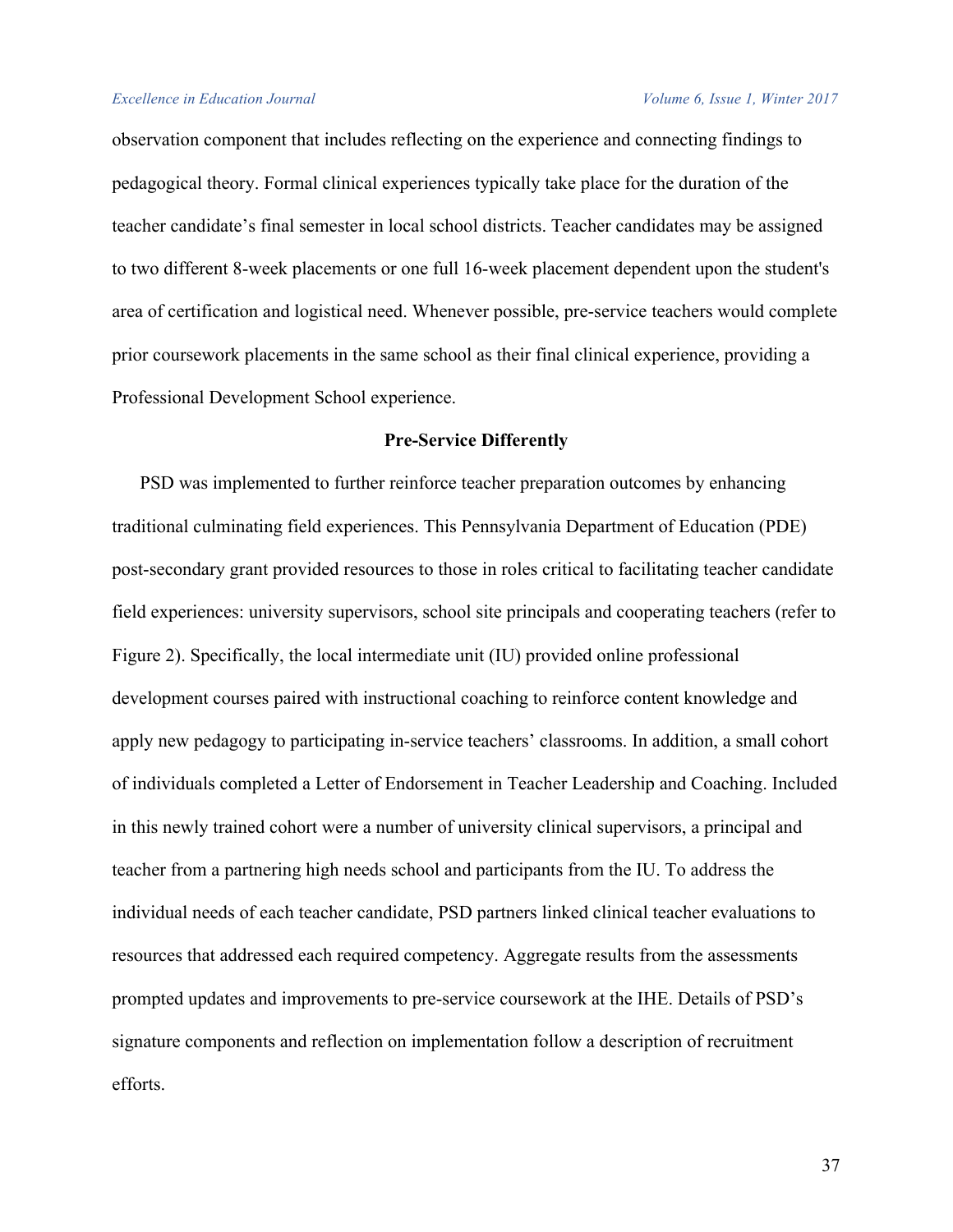## **Recruiting Participants**

Meetings were held with local district superintendents to provide explanations of expectations and opportunities associated with participation in PSD. With superintendent permission, the grant manager solicited the participation of teachers, principals and curriculum coordinators. In each participating school district, educators were able to choose whether to participate.

Initially, participation was offered to school districts that already had agreements for clinical placements with the IHE to partner in PSD. In the second year, the grant expanded to Western Pennsylvania under the auspices of a partnering state IHE. After this expansion, PSD provided opportunities to a diverse educator population that spanned 24 school districts in the Commonwealth.

Participants, who consisted of, in-service teachers, principals and curriculum coordinators, received instructions describing access to the online, asynchronous professional development modules. Additionally, they received access to an online learning platform 'gateway' through which the IU verified module completion of each participant. Badges earned provided participants with online confirmation of module completion and provided a checklist for the IU to monitor when a participant was ready to complete the final component: Instructional Coaching. Once a participant completed coaching, the IU informed the project manager who sent a letter of confirmation and a certificate of completion to the participant. This process simultaneously released the monetary stipend for professional development completion. An important part of this process included acknowledging and celebrating completion of the professional development because of the significant effort required of participants. Those who completed the experience were periodically highlighted on the front page of the project's website to draw attention to participants' hard work and to further encourage others.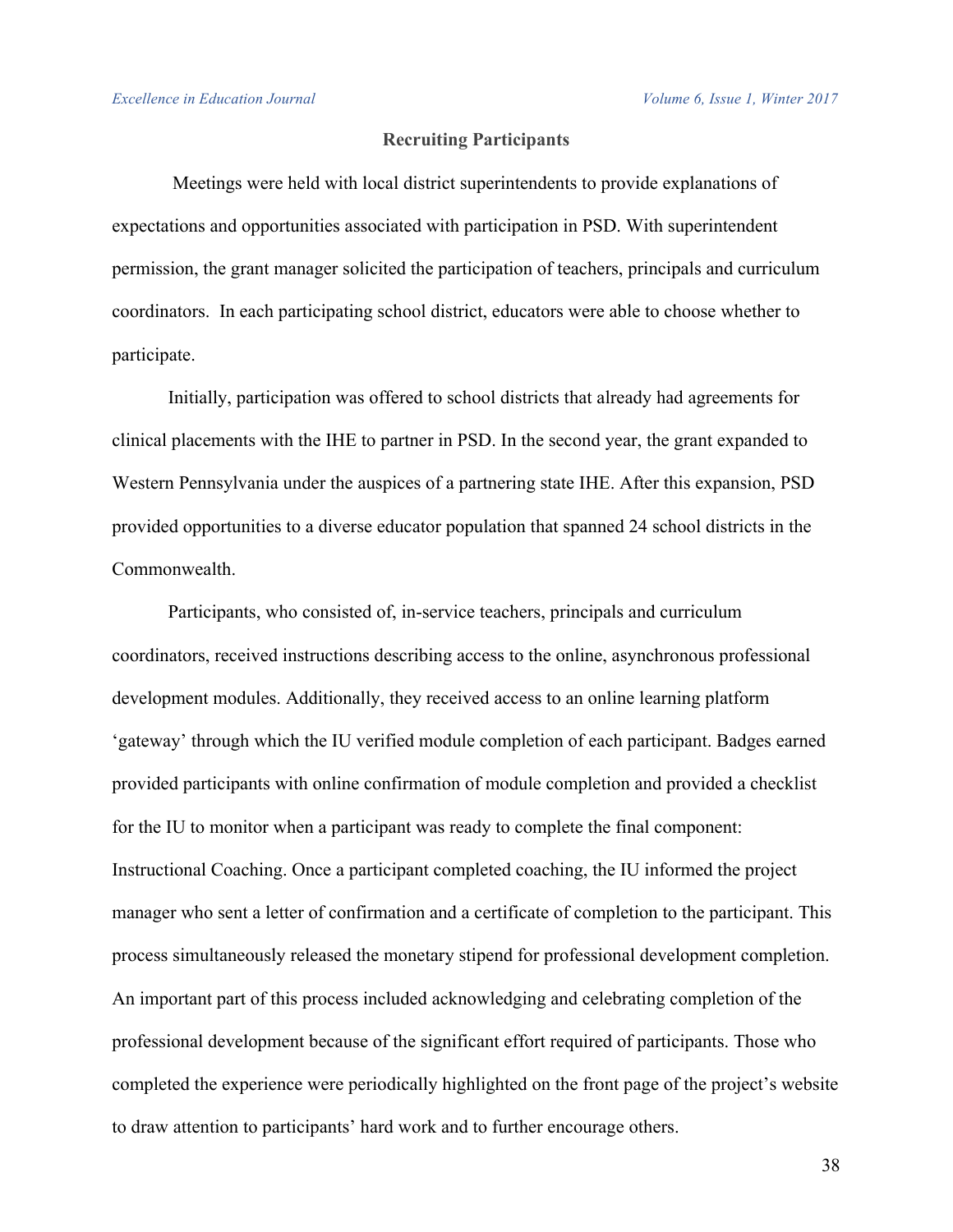#### *Excellence in Education Journal Volume 6, Issue 1, Winter 2017*

Voluntary enrollment was critical to engaging participants. Educators in a participating school district had no obligation to participate and incurred no penalty for declining the opportunity. Cooperating teachers initially voiced the concern that they might no longer be permitted to host a teacher candidate if they did not participate in this initiative, but all were assured that this would not be the case. This freedom to engage in PSD resulted in 137 participants who had a vested interested in the associated outcomes and benefits. About 90 percent of the interested individuals (those who provided their contact information to the grant manager) enrolled in the program and obtained credentials to access the online modules. The barrier to entry for teachers seemed to be completing the first module; only about half (53%) of the enrolled teachers did so. However, 78 percent of those who finished one module went on to complete all the requirements. For principals and supervisors, the majority (81% and 100% respectively) completed one module but only about half completed all of the requirements.

It became clear as the grant progressed that some of the professional development modules were more challenging and time consuming than originally anticipated. As such, it was imperative to be transparent and inform interested individuals of the commitment they faced. The grant manager employed a simple solution: ensure that participants understood that they could complete the PD modules in any order they chose. The first cohort of teachers had completed the PD modules in the order listed on the chart furnished to all participants, where by chance, the most challenging module was listed first. Facing this initial hurdle discouraged some participants and they subsequently withdrew their participation. The project manager, during site visits, suggested other modules to complete first, in hopes that participants gained a sense of accomplishment and momentum to complete all the requirements. To better understand the nuanced obstacles, the project manager completed all elements of the professional development, resulting in suggestions and updates aimed at easing participants' burden.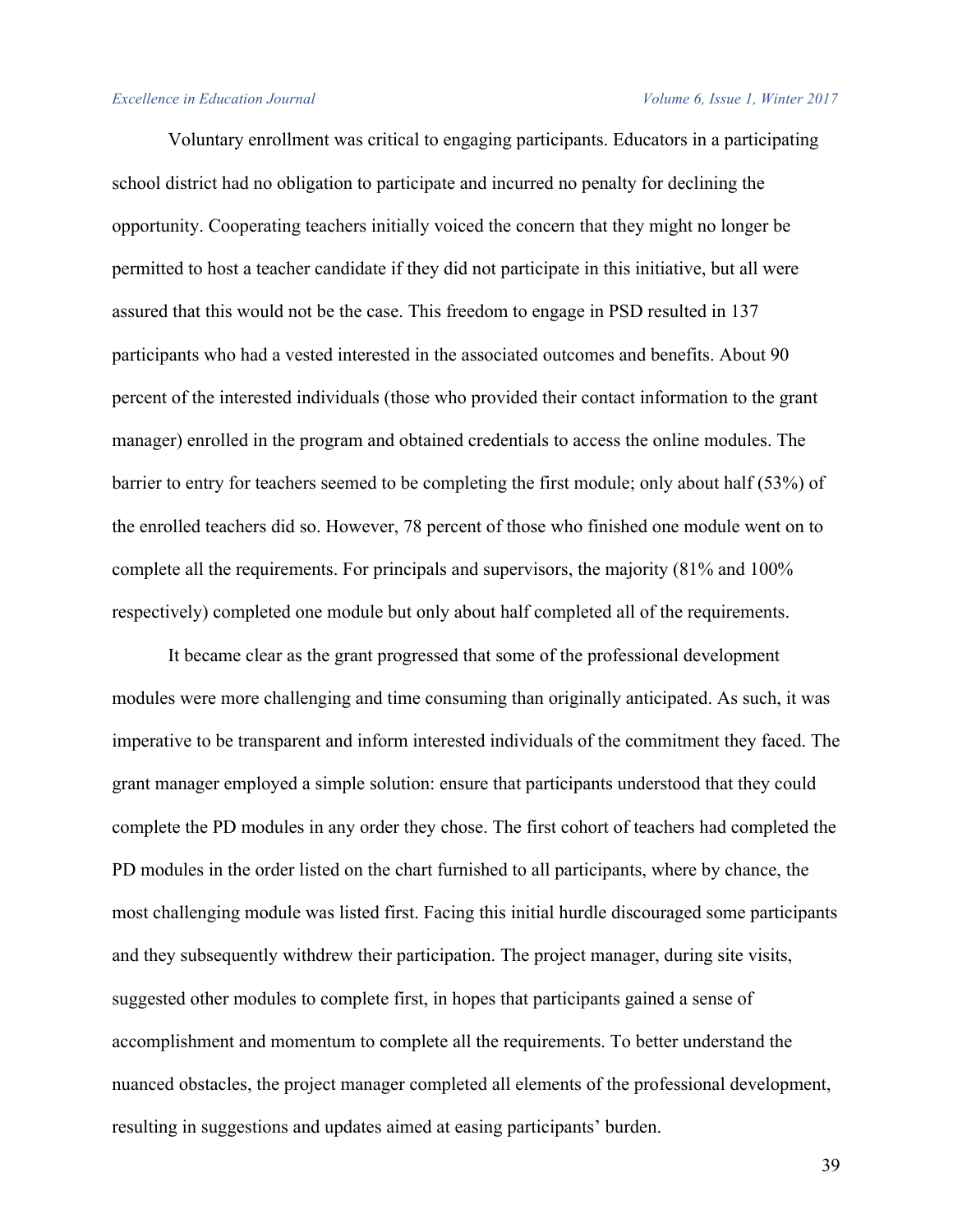# **The PD Modules**

The IU hosted a site where participating teachers could log on, access the professional development, and track their progress toward completion. These resources supported educators who mentored teacher candidates completing their practical experiences. The online format allowed teachers from across the state to participate, irrespective of their proximity to the university. Similarly, since the IU previously developed the modules, teachers could complete the components at their convenience, with the expectation that they meet all the requirements within one calendar year of starting. This provided flexibility for participants to work through the content at their own pace, and when they had the time (especially over the summer). Topics did not build on each other, so teachers could choose in which order they completed the modules, allowing additional individualization.

The modules consisted of research-based professional development on a variety of topics in which PDE believed all teachers should be versed. Teachers spent 10 of the 44 required PD hours developing effective and engaging standards-based instruction. They chose two modules, which accounted for another quarter of their PD hours, from over 20 options that addressed components of the Framework for Teaching. For topics in Domain 1 (Planning and Preparation), teachers planned how to align instruction to student activities. In order to improve their classroom management (Domain 2), teachers could choose from coursework about creating an environment of respect and rapport in their classrooms. Focusing in on student-led discussions, teacher-to-student or student-to-student interactions, classroom procedures such as grouping students and organizing the physical space, or setting expectations for learning and achievement, enhancing students' pride in their work, or holding students accountable in the classroom, provided educators with potential management tools. To enhance instruction (Domain 3), teachers chose modules on engaging students in learning and exploration and the various types of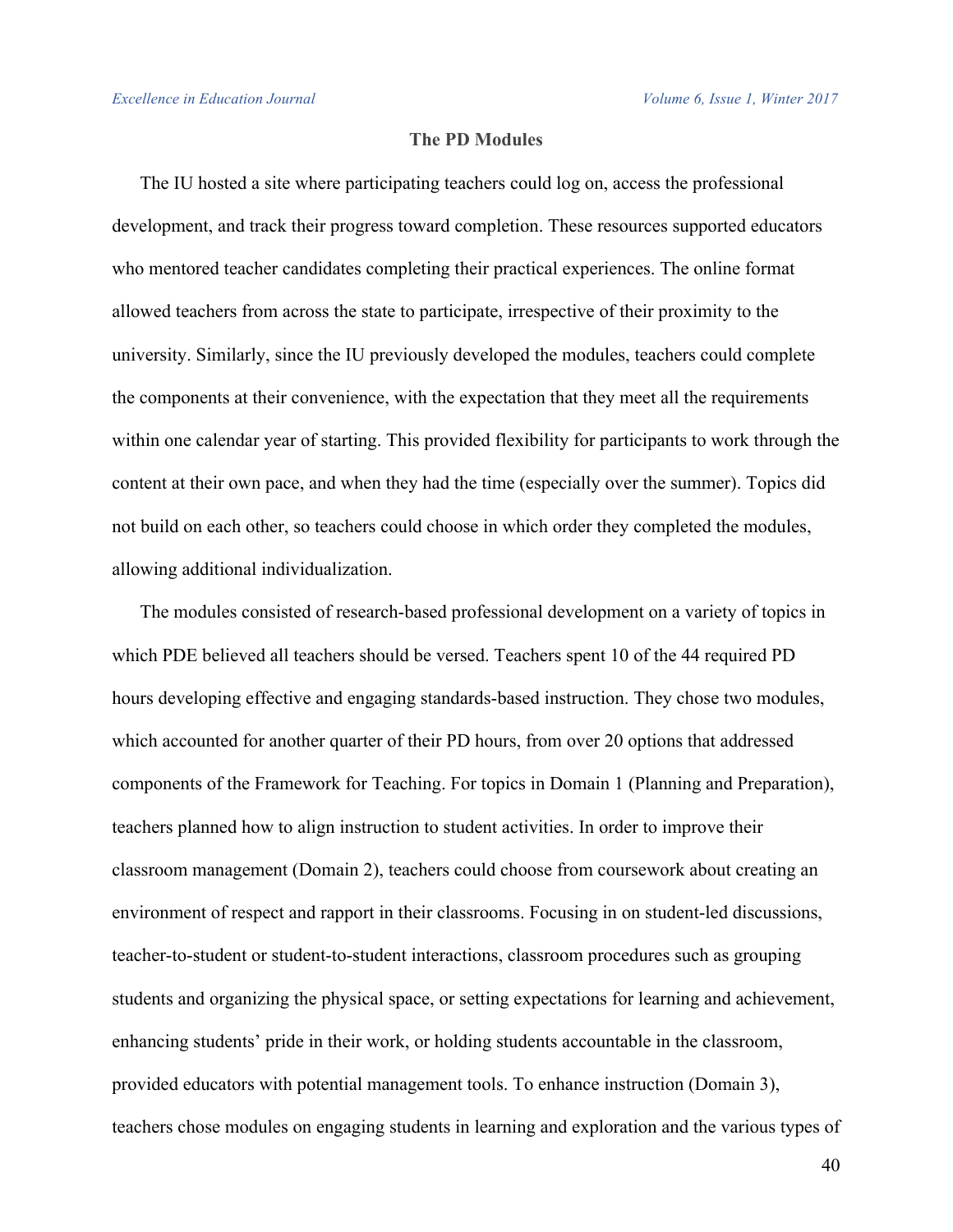learning activities. Teachers addressed Domain 4 (Professionalism) by reflecting on teaching. The remaining 14 hours consisted of delving into the tools available on the Standards Aligned System. These resources included understanding various assessment techniques and decision making based on the data collected and current technology and digital resources available.

### **Coaching Component**

In keeping with foundational understandings of instructional coaching, having an opportunity to examine content in more detail and practice newly learned strategies, increases the likelihood that such new information may be practiced in the classroom (Knight, 2007). For this reason, the professional development culminated in virtual instructional coaching to provide all parties with a common foundation of research-based knowledge and language (Loughran, 2006), and facilitate the transfer of theory into practice in the classroom setting (Knight, 2007).

Upon completion of all the modules, an instructional coach from the IU contacted the participant via email, zoom conferencing, or the phone to discuss coaching. The teacher, in collaboration with the coach, decided on a topic of interest based on his or her instructional needs. From that point on, the coach provided readings, videos, webinars, websites and other resources to support that teacher. However, for much of the coaching time, participants completed practical exercises that reinforced what they had learned, which concluded with coach facilitated reflection and extension of the topic.

Since each participant chose what would most benefit them and their students, the coaching topics varied widely. Teachers requested guidance in supporting the diverse types of learners in their classroom including providing the opportunity to engage students in project based learning and hybrid learning. Participants collaborated with their coach to support novice teachers through instructional coaching or gradual release models. Teachers set goals to improve their relationship with parents by increasing communication and requesting volunteers. Coaches often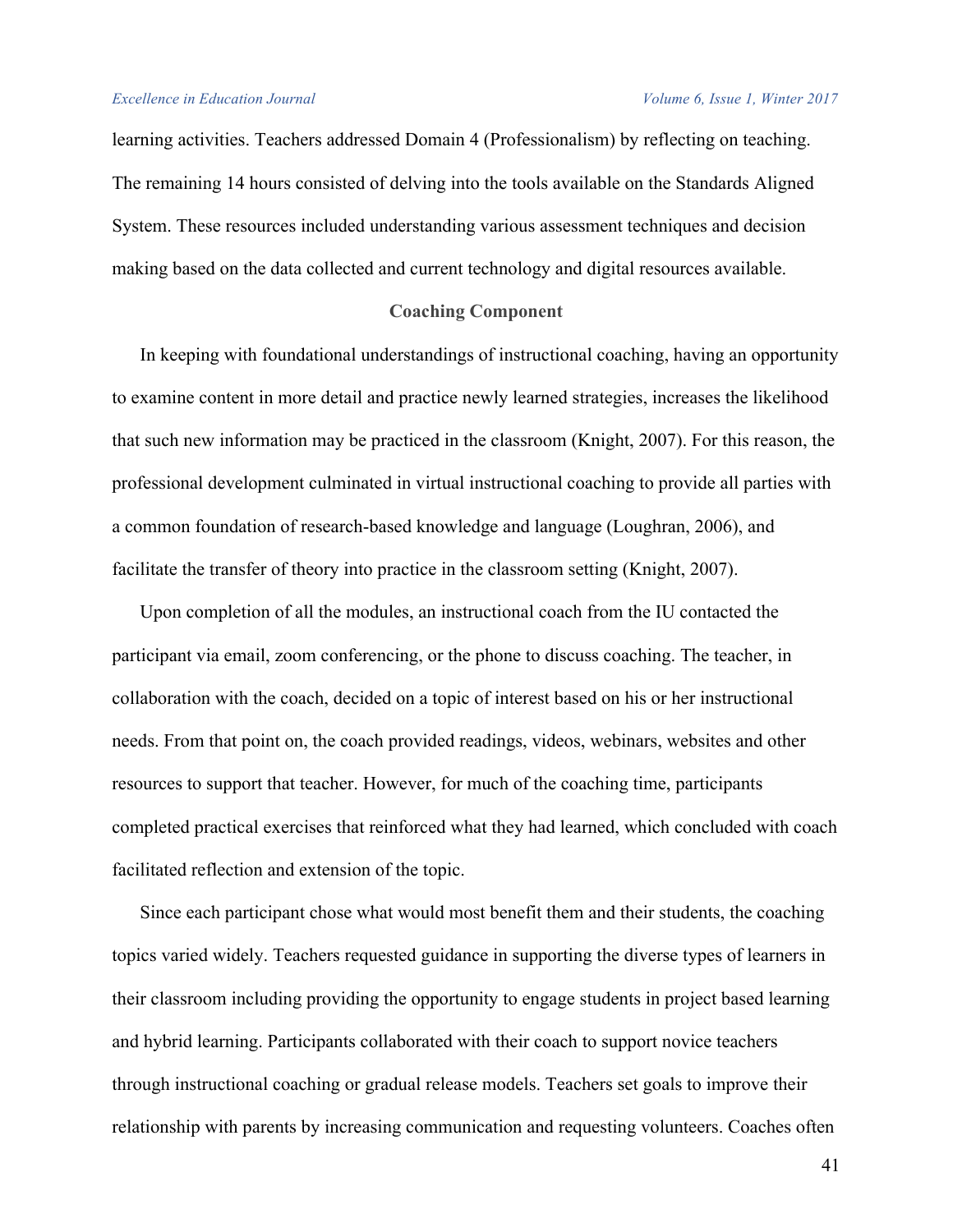#### *Excellence in Education Journal Volume 6, Issue 1, Winter 2017*

provided technological solutions to teacher's focus on student engagement and classroom management techniques.

The final 10 hours of professional development through PSD was allotted for coaching. By the end of the third year, 95 participants began coaching and more than half of them (59%) completed more than the required hours. In total, PSD provided over 1,000 hours of coaching.

As with any project, logistics must be handled effectively. Although teachers appreciated completing the modules at their own pace, and in the order of their choosing, it required the project management team to develop and maintain a system for managing participant's progression through the program. Organized in a Google spreadsheet, members from the university, IU, and evaluation team routinely populated the document with interested individuals, module completion, as well as coaching topics and progress. The team found it beneficial to also include fields for administrative tasks like date of enrollment, coach notification, and release of stipend. Since team members were spread across the state, they relied on the collaborative nature of Google products; specifically, how the form auto-updates in real time and more than one person can manipulate the document at the same time. This allowed for clear and accurate tracking among the team. It also served as an evolving document; as the need arose, columns were added for internal notes or teacher ID numbers linked to the release of state PD hours.

Similarly, participants reflected on some of the logistical challenges of participation. The website developed by the IU was simply home base for participants to track their progress and be linked to other resources that provided the PD. Participants found it clunky to have to navigate to and from that site. Participants lamented about having too many passwords---one for each PD resource. In addition, they had to indicate completion on the IU's website (which was otherwise often overlooked).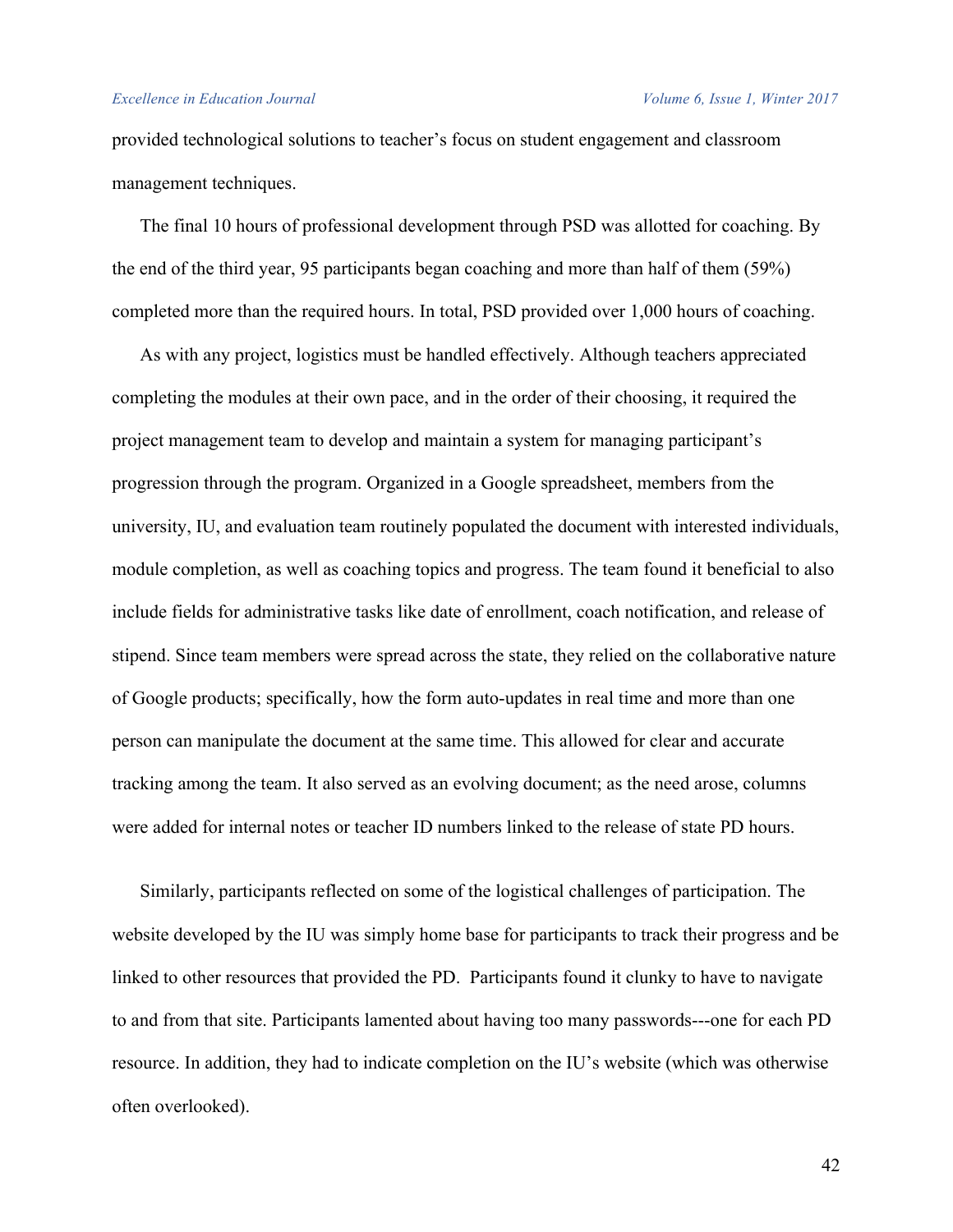## **Individualized Resources for Pre-Service Teachers**

In the first year of the grant, the PSD team created an online website where supervisors, cooperating teachers, and pre-service teachers completed all IHE required assessments for state teacher certification. The process began once the IHE placed a pre-service teacher with a cooperating teacher. Representatives from each partnering IHE collected the contact information for those individuals, and their assigned supervisor, and uploaded it into the PSD online platform. To reduce initial instances of login failure, managers at both IHE's sent out initial introductory emails and instructions to orient participants to the system prior to the beginning of the clinical placement. If emails bounced back, the IHE took that opportunity to update the online website with the correct email. When appropriate, the IHE also indicated pre-service teachers' specific content area specializations like special education, music, mathematics or science, so that analysis could identify differences by certification.

Once provided with access, users saw a list of assessments upcoming, to do, completed or, past due as assigned by the university supervisor. In addition, customizable prompts allowed grant administrators to set automatic messages to remind participants periodically to complete each assessment in a timely manner. To complete the form, the user selected the applicable rating from the rubric that explained the differences in teacher development for each rating (see Figure 1 below). In addition, users had the opportunity to add comments justifying their selection. Additionally, the website linked each indicator with remediation resources. If a preservice teacher did not demonstrate mastery of a core teaching competency his or her mentoring teacher or supervisor could assign additional resources for him or her to view. The majority of the remediation resources were sourced from the Standards Aligned System (SAS) developed by PDE as a comprehensive, researched-based resource to improve teachers' practice.

Linking resources with competencies allowed for individualized support for each pre-service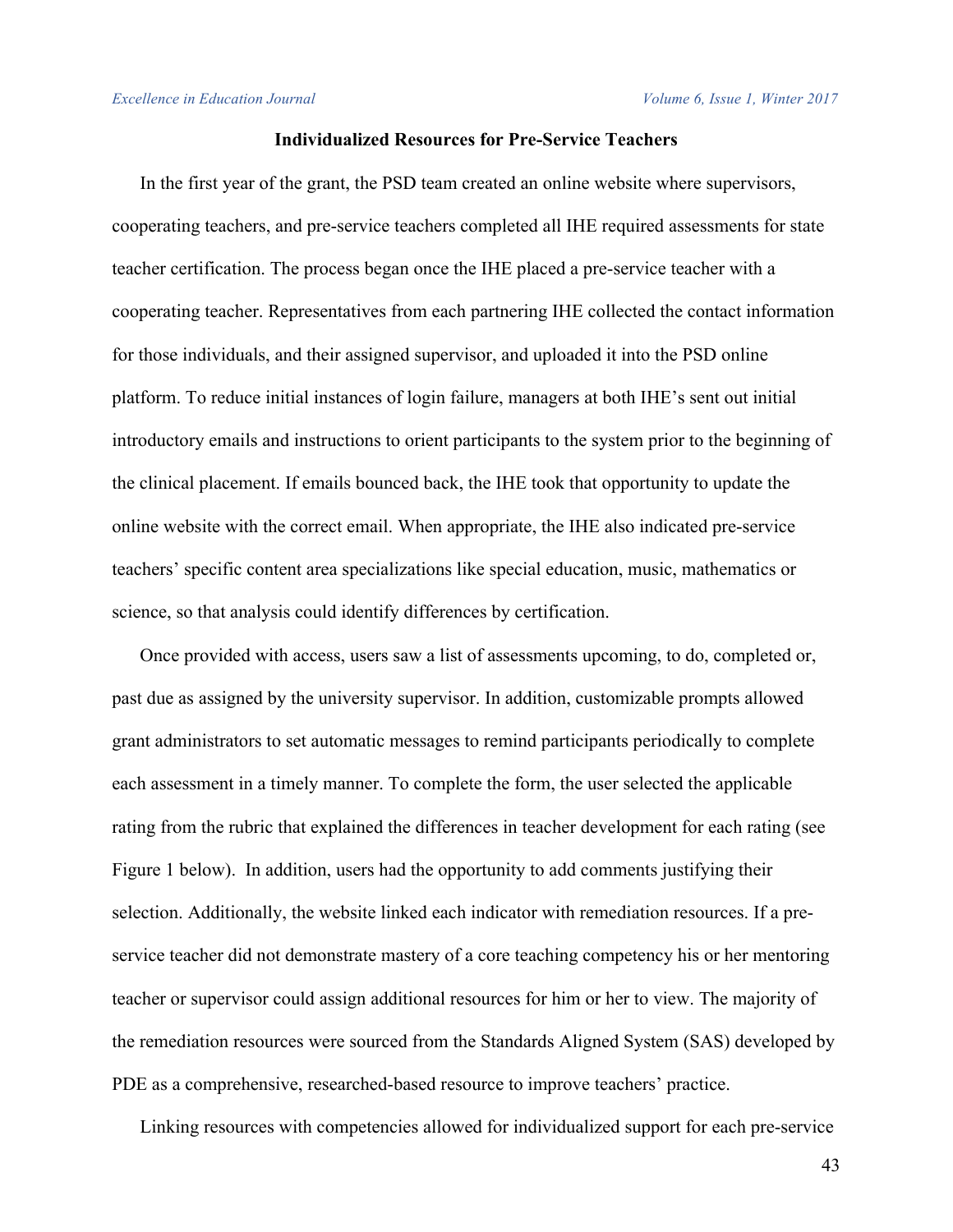teacher. Synthesizing ratings from all pre-service teachers allowed the IHE to identify trends amongst all of their students. This led the education department to reflect on the preparation it provided to its pre-service teachers, and make changes to the curriculum to address topics for which preservice teacher need was demonstrated.

# **Figure 1. PSD Developed Online Student Assessment System**

|                     | Planning and Preparation                                                                                                                                                    |                                                                                                                                                                                            |                                                                                                                                                                                                                                                                                                                                                |                                                                                                                                                                                               |  |
|---------------------|-----------------------------------------------------------------------------------------------------------------------------------------------------------------------------|--------------------------------------------------------------------------------------------------------------------------------------------------------------------------------------------|------------------------------------------------------------------------------------------------------------------------------------------------------------------------------------------------------------------------------------------------------------------------------------------------------------------------------------------------|-----------------------------------------------------------------------------------------------------------------------------------------------------------------------------------------------|--|
|                     |                                                                                                                                                                             | Lesson plan is appropriate to age group and subject                                                                                                                                        | N/A                                                                                                                                                                                                                                                                                                                                            |                                                                                                                                                                                               |  |
| N/A                 | <b>Unsatisfactory</b>                                                                                                                                                       | Basic                                                                                                                                                                                      | Proficient                                                                                                                                                                                                                                                                                                                                     | <b>Distinguished</b>                                                                                                                                                                          |  |
| Not applicable.     | The teacher<br>plans instruction<br>that does not<br>adeguately<br>address how<br>learners grow,<br>develop, and<br>meet rigorous<br>learning goals in<br>the content area. | The teacher<br>plans instruction<br>$th$ at<br>demonstrates<br>limited<br>understanding of<br>how learners<br>grow, develop, or<br>meet rigorous<br>learning goals in<br>the content area. | The teacher<br>plans instruction<br>that adequately<br>addresses how<br>learners grow,<br>develop, and<br>meet rigorous<br>learning goals in<br>the content area.                                                                                                                                                                              | The teacher<br>plans instruction<br>$th$ at<br>demonstrates<br>clear connections<br>between how<br>learners grow<br>and develop to<br>meet rigorous<br>learning goals in<br>the content area. |  |
| $\bigcirc$ Comments |                                                                                                                                                                             |                                                                                                                                                                                            | Courses Aligned to this                                                                                                                                                                                                                                                                                                                        |                                                                                                                                                                                               |  |
| 甲甲                  | Style<br>S<br>в                                                                                                                                                             | ≡                                                                                                                                                                                          | Competency<br>9110 Setting Instructional Outcomes<br>9100 Enhancing Content and<br>Pedagogical Knowledge<br>9130 Engaging Instructional Groups<br>9135 Productive Student Grouping<br>9365 Engaging Students in Learning<br>9390 Advanced Strategies for Flexible<br>and Responsive Teaching<br>9310 Explaining Content: Teacher to<br>Student |                                                                                                                                                                                               |  |

Source: Web-based System Developer

## **Discussion**

PSD was intended to provide holistic supports to teacher candidates during the transition from student to teacher. Scaffolds developed for grant implementation enhanced teacher candidate experiences during clinical placements, but remained in place to support new teachers across their professional career. The IU and IHEs already devoted resources to culling supports aligned with teaching competencies; the collection can now be utilized by anyone in the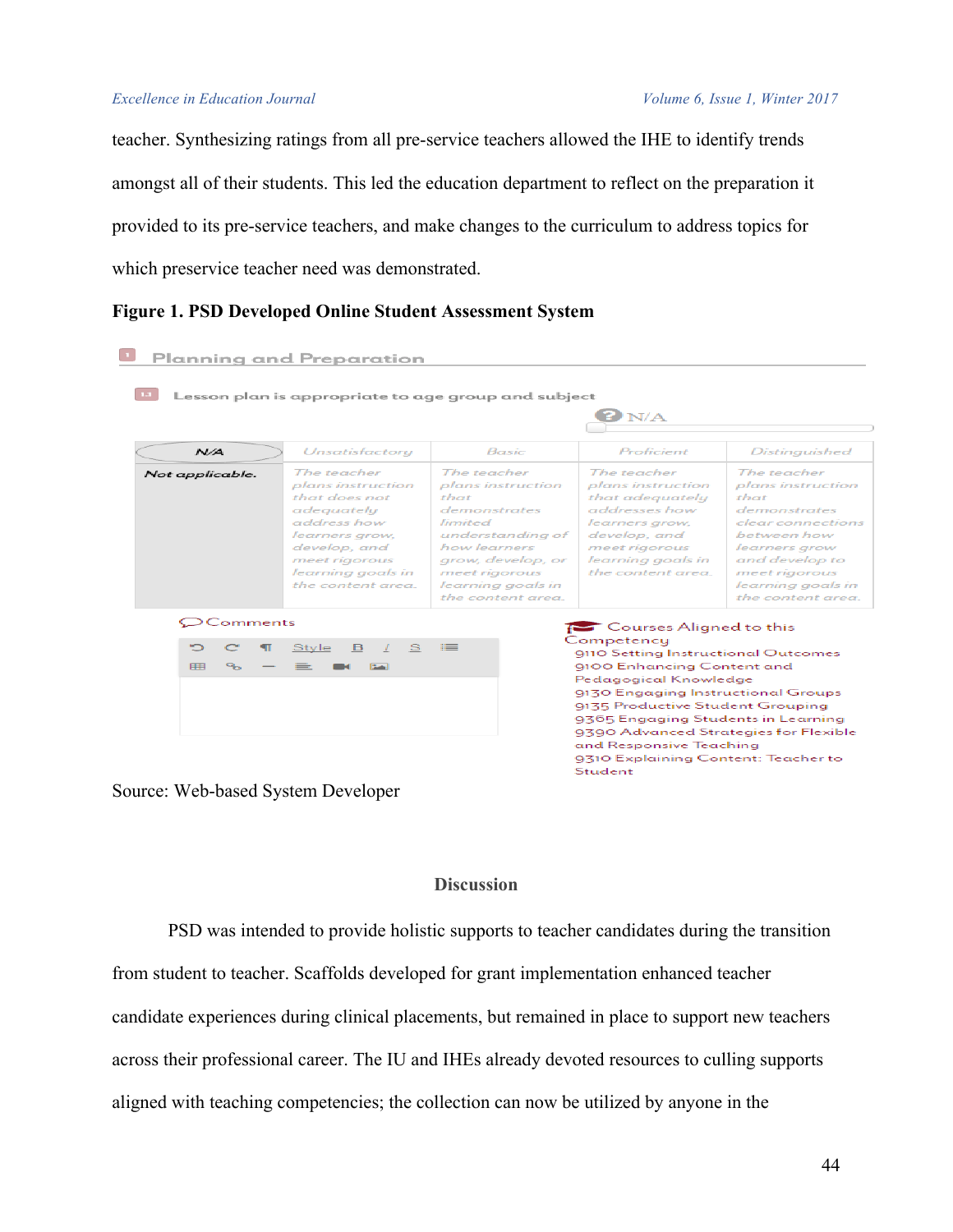#### *Excellence in Education Journal Volume 6, Issue 1, Winter 2017*

profession. Ultimately, as teacher candidates transition to novice teachers, and novice teachers mature into veteran teachers, these continuously updated professional development resources are available to support their continued growth.

The professional development completed by participating principals and mentor teachers often covered similar material tailored to their professional role. This provided all participants with a common language and base of knowledge in addition to a shared understanding of the burden of completion. As a result, teachers also noticed an increase in support from their principals. These principals transitioned from building managers to educational leaders, and were equipped with resources to engage their staff in discussions and provide evidenced based pedagogical strategies.

The supports provided by the PSD grant highlighted the need for educators across P-16 to work as a cohesive group. The increased collaboration necessary for all parties engaged in this endeavor transcended institutions and provided opportunities for more extensive dialogue potentially increasing understanding of others' roles in order to meet the needs of the participating preservice teachers and ultimately benefiting all students served.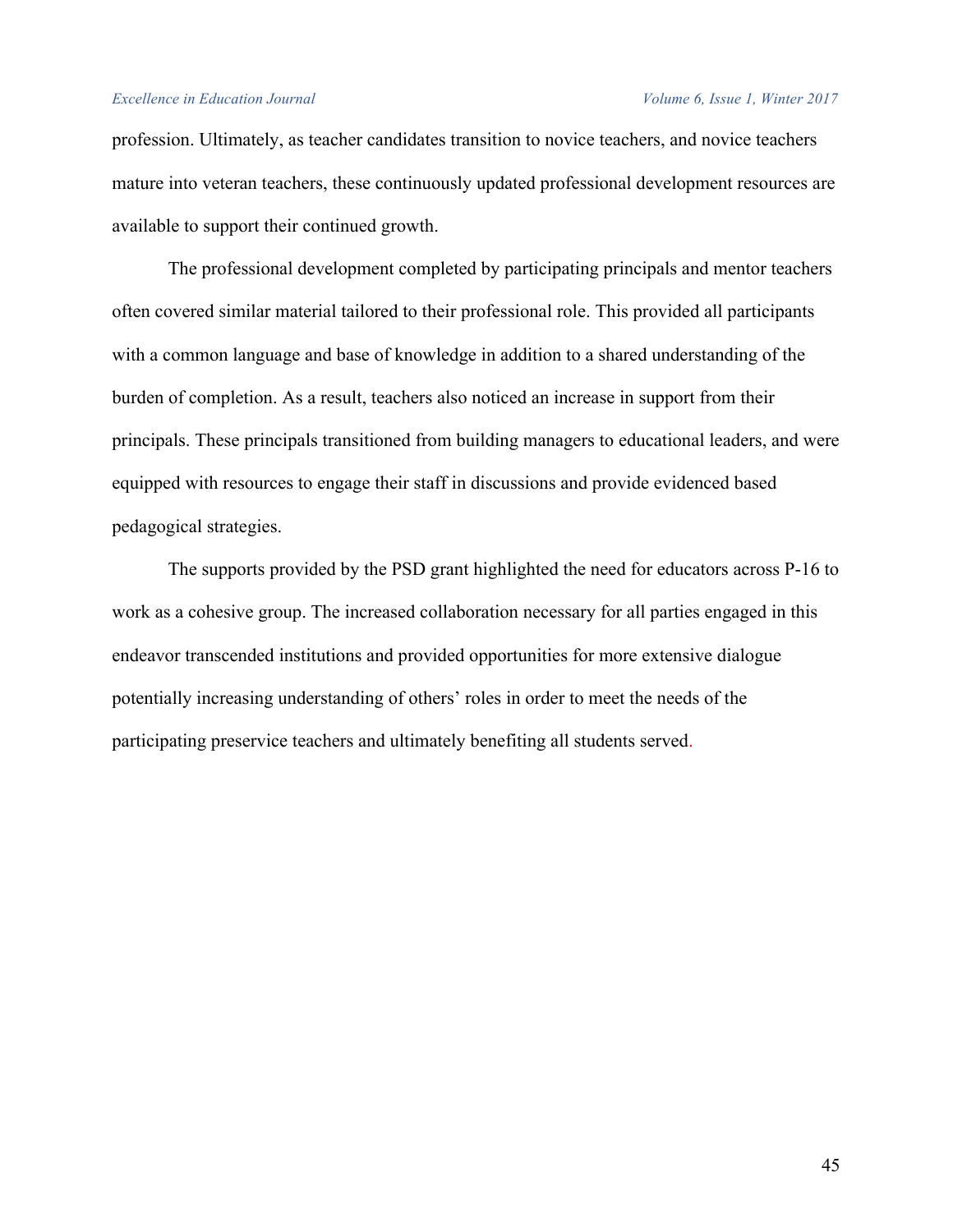# **Figure 2. PSD Supports**

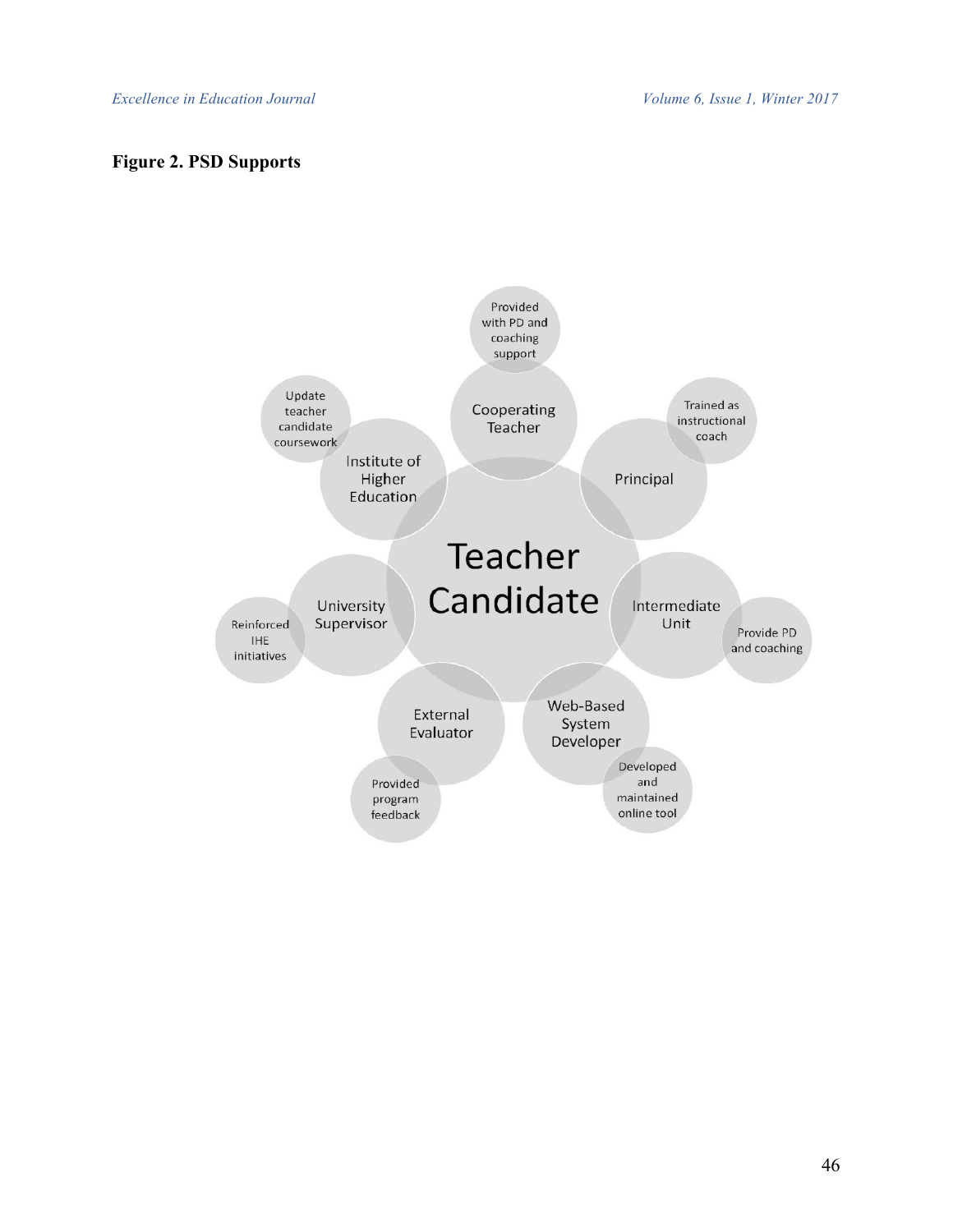## References

- Andrews, I. O. (1950). Experimental programs of laboratory experiences in teacher education. *Journal of Teacher Education. 1*(4), 259-267.
- Brown, K. M. & Wynn, S. R. (2008). *Teacher retention issues: How some principals are supporting and keeping new teachers*. 17(6), 664-676.
- Council for the Accreditation of Educator Preparation. (CAEP). (2015). Retrieved from http://caepnet.org/standards/standard-2.
- Clarke, A. (2001). Characteristics of co-operating teachers. *Canadian Journal of Education, 26*(2), 237-256.
- Darling-Hammond, L., (2000). Reforming teacher preparation and licensing: Debating the evidence. *Teachers College Record, 102*(1), 28-56.
- Darling-Hammond, L. (2003) Keeping good teachers; Why it matters, what leaders can do. *Educational Leadership*, 60(8), 6-13.
- Darling-Hammond, L., & Bransford, J. (2005). *Preparing teachers for a changing world*: *What teachers should learn and be able to do.* (pp.358-445). San Francisco, CA: Jossey-Bass.
- Davis, J. (2015). Higher education to K-12: Preparing for reality. *National Teacher Education Journal, 8*(3), 103-108.
- Gareis, C. R., & Grant, L. W. (2014). The efficacy of training cooperating teachers. *Teaching and Teacher Education, 39*, 77-88. Retrieved from http://www.elsevier.com/locate/tate.
- Ingersoll, R. (2012). Beginning teacher induction: What the data tell us. *Phi Delta Kappan,* 47- 51.
- Ingersoll, R. and Strong, M. (2011). The impact of induction and mentoring programs for beginning teachers: A critical review of the research. *Review of Education Research*. *81*(2), 201-233.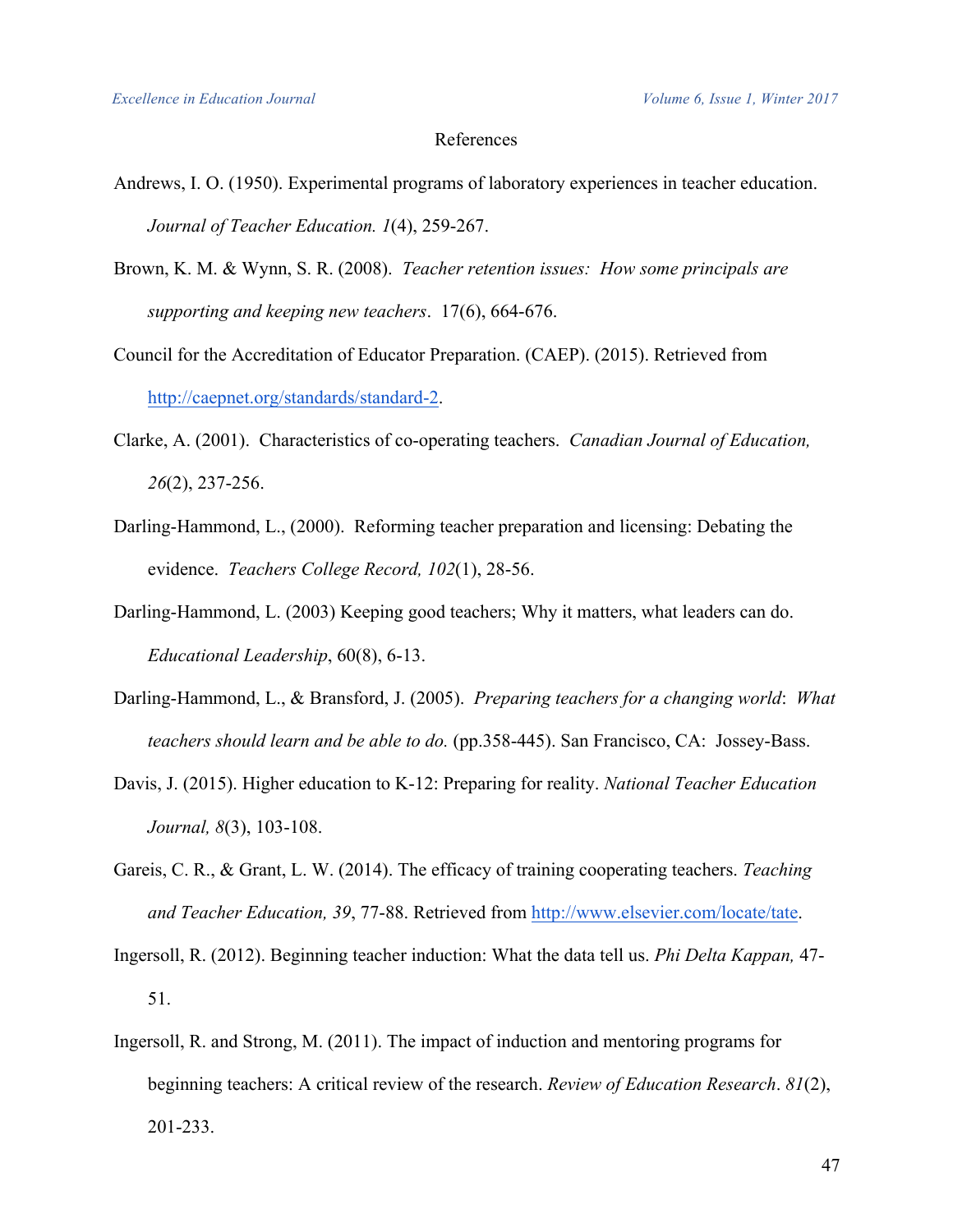- Knight, J. (2007). *Instructional coaching: A partnership approach to improving instruction* (pp. 13-14). Thousand Oaks, CA: Corwin Press.
- Konanc, M. (1996). Teacher attrition, 1980-1996 (Statistical Notes No. 002). Raleigh: North Carolina State Department of Public Instruction. (ERIC Document Reproduction Service No. ED 400240).
- Levine, A., (2006). Educating school teachers: The education schools project. Retrieved from http://www.edschools.org/pdf
- Loughran, J. (2006). Developing a pedagogy of teacher education: Understanding teaching and learning about teaching*.* London: Routledge*.*
- McCray, E., Rosenberg, M., Brownell, M., deBettencourt, L., Leko, M., & Long, S. (2011). The role of leaders in forming school-university partnerships for special education teacher preparation. *Journal of Special Education Leadership, 24*, 47-58.
- National Council for Accreditation of Teacher Education (NCATE). (2010). Transforming teacher education through clinical practice: A national strategy to prepare effective teachers. Retrieved from

http://www.ncate.org/LinkClick.aspx?fileticket=zzeiB1OoqPk%3D&tabid=7

- National Institute for Professional Practice Wilkes University. (n.d.). Retrieved February 09, 2016, from http://www.professionalpractice.org/programs/teacher-leadership-andinstructional-coaching/
- No Child Left Behind (NCLB). (2001). *Executive summary.* Retrieved from http://www2.ed.gov/nclb/overview/intro/execsumm.html.
- Sykes, G., Bird, T., & Kennedy, M. (2011). Teacher education: Its problems and some prospects. *Journal of Teacher Education, 61*(5), 464-476.

Zeichner, K. (2010). University-based teacher education: Rethinking the connections between